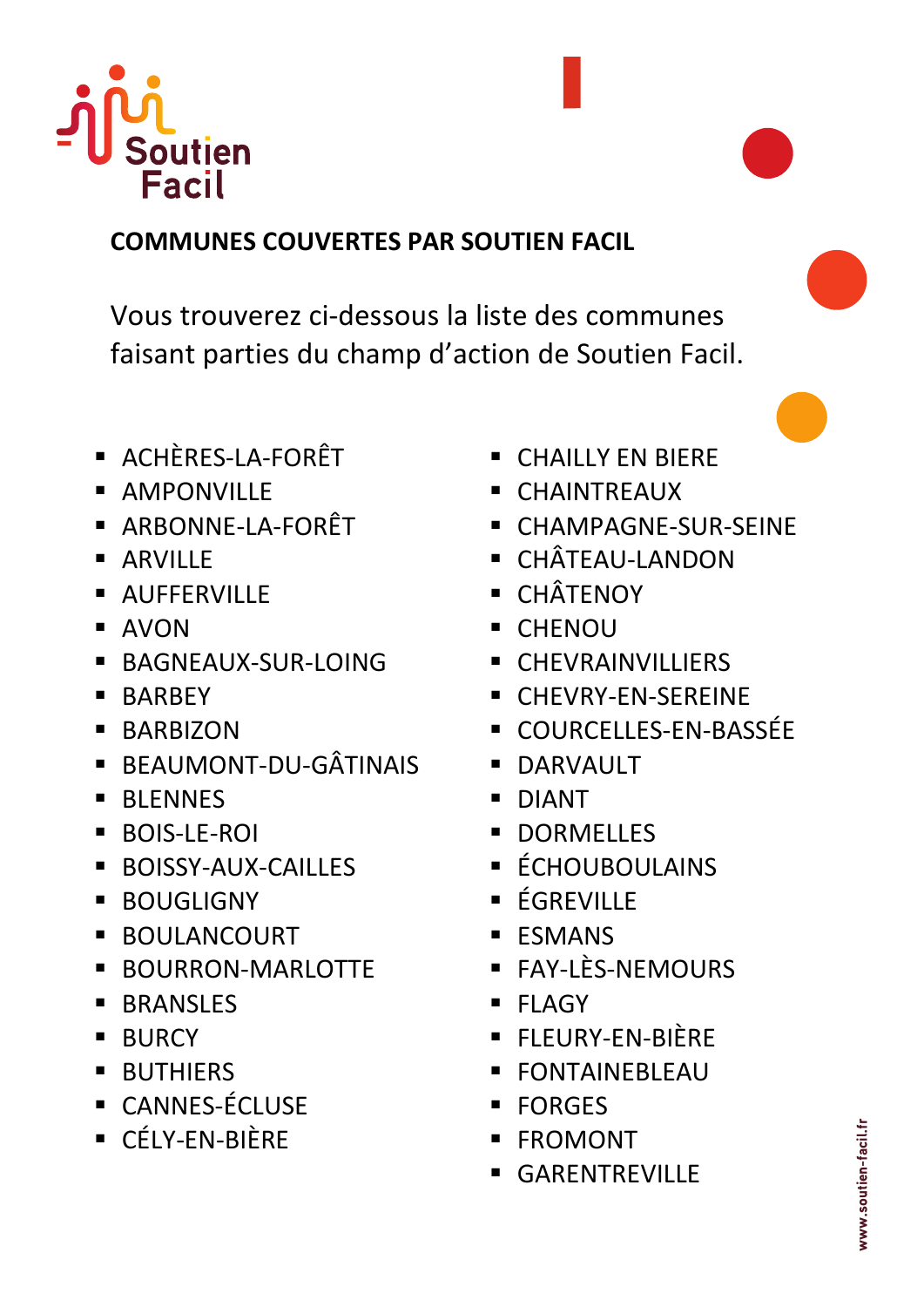

- GIRONVILLE
- § GREZ-SUR-LOING
- § GUERCHEVILLE
- § HÉRICY
- § ICHY
- § LA BROSSE-MONTCEAUX
- § LA CHAPELLE LA REINE
- LA GENEVRAYE
- § LA GRANDE-PAROISSE
- § LA MADELEINE-SUR-LOING
- § LARCHANT
- § LAVAL-EN-BRIE
- § LE VAUDOUÉ
- § LORREZ-LE-BOCAGE-PRÉAUX
- § MACHAULT
- § MAISONCELLES-EN-GÂTINAIS
- **MAROLLES-SUR-SEINE**
- § MISY-SUR-YONNE
- § MONDREVILLE
- **MONCOURT-FROMONVILLE**
- § MONTEREAU-FAULT-YONNE
- § MONTIGNY-SUR-LOING
- **MONTMACHOUX**
- MORET SUR LOING
- § NANTEAU-SUR-ESSONNE
- § NANTEAU-SUR-LUNAIN
- § NEMOURS
- § NOISY-RUDIGNON
- § NOISY-SUR-ÉCOLE
- OBSONVILLE
- ORMESSON
- § PALEY
- § PAMFOU
- PERTHES-EN-GÂTINAIS
- § POLIGNY
- RECLOSES
- REMAUVILLE
- § RUMONT
- § SAINT-ANGE-LE-VIEIL
- § SAINT-GERMAIN-LAVAL
- § SAINT-GERMAIN-SUR-ÉCOLE
- SAINT-MAMMÈS
- SAINT-MARTIN-EN-BIÈRE
- § SAINT-PIERRE-LÈS-NEMOURS
- § SAINT-SAUVEUR-SUR-ÉCOLE
- § SALINS
- § SAMOIS-SUR-SEINE
- § SAMOREAU
- § SOUPPES-SUR-LOING
- THOMERY
- § THOURY-FERROTTES
- TOUSSON
- § TREUZY-LEVELAY
- § URY
- § VALENCE-EN-BRIE
- § VARENNES-SUR-SEINE